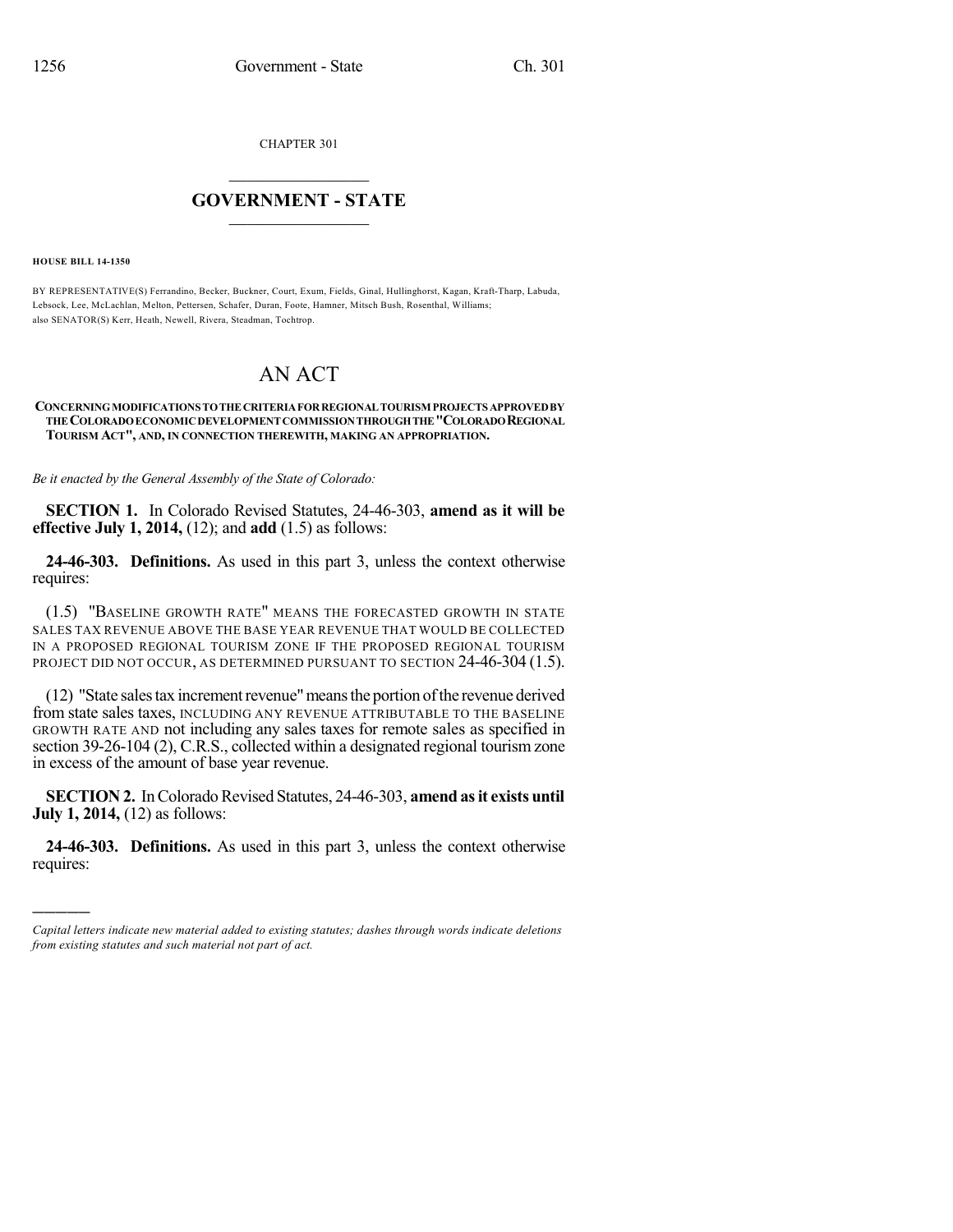(12) "State sales tax increment revenue" means the portion of the revenue derived from state sales taxes, INCLUDING ANY REVENUE ATTRIBUTABLE TO THE BASELINE GROWTH RATE, collected within a designated regional tourismzone in excess of the amount of base year revenue.

**SECTION 3.** In Colorado Revised Statutes, 24-46-304, **amend** (2) (h), (2) (i), and (3) (c); and **add** (1.5) and (4) as follows:

**24-46-304. Regional tourism project - application - requirements.** (1.5)(a) BEFORE A LOCAL GOVERNMENT SUBMITS AN APPLICATION FOR A REGIONAL TOURISM PROJECT TO THE COLORADO OFFICE OF ECONOMIC DEVELOPMENT PURSUANT TO SUBSECTION (2) OF THIS SECTION, THE LOCAL GOVERNMENT SHALL SUBMIT A MAP SHOWING THE PROPOSED BOUNDARIES OF THE PROPOSED REGIONAL TOURISM ZONE TO THE OFFICE OF STATE PLANNING AND BUDGETING. THE OFFICE OF STATE PLANNING AND BUDGETING, IN CONJUNCTION WITH THE COLORADO OFFICE OF ECONOMIC DEVELOPMENT,SHALL DETERMINE THE BASELINE GROWTH RATE FOR THE AREA INCLUDED IN THE PROPOSED REGIONAL TOURISM ZONE. IN DETERMINING THE BASELINE GROWTH RATE, THE OFFICE OF STATE PLANNING AND BUDGETING AND THE COLORADO OFFICE OF ECONOMIC DEVELOPMENT SHALL CONSIDER THE GROWTH RATE IN THE AREA INCLUDED IN THE PROPOSED REGIONAL TOURISM ZONE DURING THE PREVIOUS FIVE CALENDAR YEARS AT A MINIMUM.

(b) THE OFFICE OF STATE PLANNING AND BUDGETING MAY CHARGE A LOCAL GOVERNMENT A SUBMISSION FEE OF UP TO THREE THOUSAND DOLLARS PER SUBMISSION FOR THE COSTS INCURRED IN DETERMINING THE BASELINE GROWTH RATE.

(c) THE LOCAL GOVERNMENT AND THE THIRD-PARTY ANALYST RETAINED PURSUANT TO PARAGRAPH (i) OF SUBSECTION (2) OF THIS SECTION SHALL USE THE BASELINE GROWTH RATE IN THEIR ASSUMPTIONS AND ECONOMIC ANALYSES FOR THE PURPOSE OF CALCULATING THE TOTAL CUMULATIVE DOLLAR AMOUNT AND PERCENTAGE OF THE STATE SALES TAX INCREMENT REVENUE THAT CAN BE DEDICATED TO THE PROPOSED REGIONAL TOURISM PROJECT AS REQUIRED BY PARAGRAPHS (h) AND (i) OF SUBSECTION (2) OF THIS SECTION.

 $(2)$  A local government shall submit an application for a regional tourism project to the Colorado office of economic development in a form and manner to be determined by the commission. The office shall provide the commission with each application received after the director's review pursuant to section 24-46-305. The application shall include, but need not be limited to, the following:

(h) The proposed financing term, THE TOTAL CUMULATIVE DOLLAR AMOUNT OF REVENUE THAT CAN BE ALLOCATED TO THE FINANCING ENTITY, the percentage of state sales tax increment revenue to be allocated to the financing entity, and the portion of the financing termduring which such percentage isto be allocated to the financing entity. No single debt issuance of the financing entity shall have a maturity date in excess of thirty years; except that the financing term may exceed thirty years to the extent that the financing entity anticipates issuing a series of bonds or other forms of debt and provided that the financing entity shall have the ability to consolidate or refinance previously issued debt or bonds with a maturity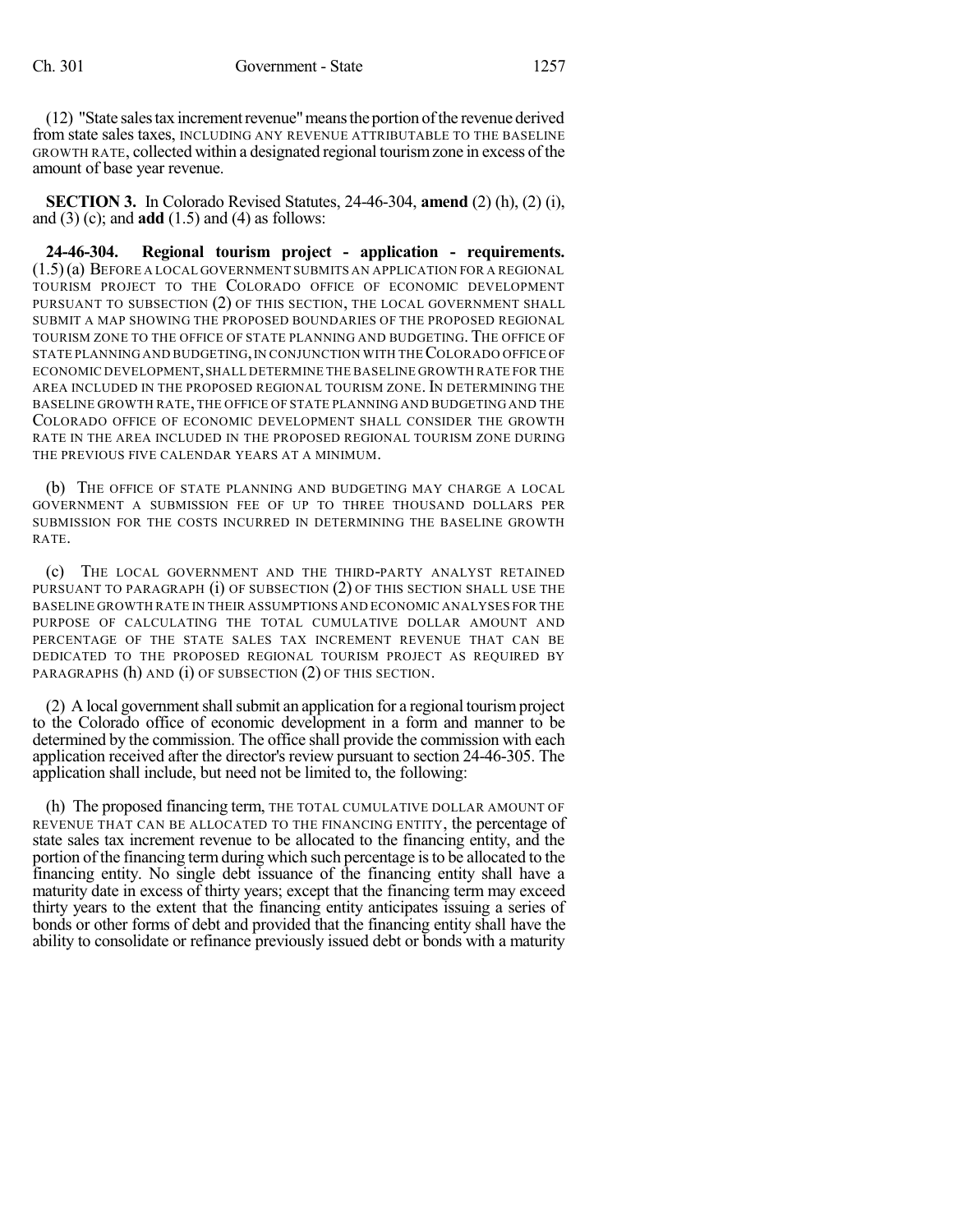date for such consolidated or refinanced debt or bonds not to exceed thirty years.

(i) Along with the economic analysissubmitted with the application, a report by a third-party analyst who is an expert in the field of economic or public financial analysis calculating the TOTAL CUMULATIVE DOLLAR AMOUNT AND percentage of the state sales tax increment revenue that will CAN be dedicated to the regional tourism project to be set by the commission pursuant to section 24-46-305 (3) (d). The applicant shall share its data and reasoning with the third-party analyst, and the analyst shall rely on such data and reasoning as it deems appropriate in the exercise of its independent judgment. An applicant dissatisfied with such report may revise its application and request report revisions. The reviewing third-party analystshall be chosen through a request for proposals issued by the office of state planning and budgeting to ensure an independent and thorough analysis, and the third-party analyst shall report to that office. The costs of such report shall be paid by the applicant directly to the third-party analyst. The OFFICE OF STATE PLANNING AND BUDGETING SHALL CHARGE AN APPLICATION FEE TO THE APPLICANT TO PAY THE COSTS FOR THE THIRD-PARTY ANALYST TO:

(I) ASSESS THE ASSUMPTIONS USED IN THE APPLICATION TO ESTIMATE NET NEW TOURISM REVENUES TO COLORADO;

(II) CALCULATE THE TOTAL ANTICIPATED SALES TAX INCREMENT REVENUE IN THE PROPOSED REGIONAL TOURISM ZONE;

(III) CALCULATE THE AMOUNT AND PERCENTAGE OF THE TOTAL REGIONAL TOURISM ZONE SALES TAX INCREMENT REVENUE THAT EACH COUNTY AND MUNICIPALITY THAT IS A PARTY TO A MULTI-PARTY APPLICATION IS ELIGIBLE TO RECEIVE; AND

(IV) ASSESS THE PROBABILITY OF THE PROPOSED PROJECT MOVING FORWARD WITHOUT FUNDING FROM TAX INCREMENT FINANCING.

(3) An application by a local government for designation as a regional tourism project shall be approved by the commission upon a finding by the majority of the commissioners participating in the review of the application that the application demonstrates that each of the following criteria are materially met:

(c) A significant portion of the sales tax revenue generated by the project is reasonably anticipated to be attributable to transactions with nonresidents of the regional tourism zone STATE. AN EXCEPTION TO THIS REQUIREMENT MAY APPLY IF A SIGNIFICANT PORTION OF THE SALES TAX REVENUE GENERATED BY THE PROJECT ISREASONABLY ANTICIPATED TO BE ATTRIBUTABLE TO RESIDENTS OF THE STATE BUT THE REVENUE WOULD OTHERWISE LEAVE THE STATE DUE TO A LACK OF A SIMILAR PROJECT OR FACILITY IN THE STATE.

(4) THE GENERAL ASSEMBLY SHALL APPROPRIATE FIFTY THOUSAND DOLLARS TO THE OFFICE OF STATE PLANNING AND BUDGETING FOR THE 2014-15 STATE FISCAL YEAR TO BE USED BY THE OFFICE FOR NECESSARY AND ADDITIONAL ANALYTICAL WORK RELATED TO THE PROPOSED REGIONAL TOURISM PROJECTS.

**SECTION 4.** In Colorado Revised Statutes, 24-46-305, **amend** (2) (b) and (3)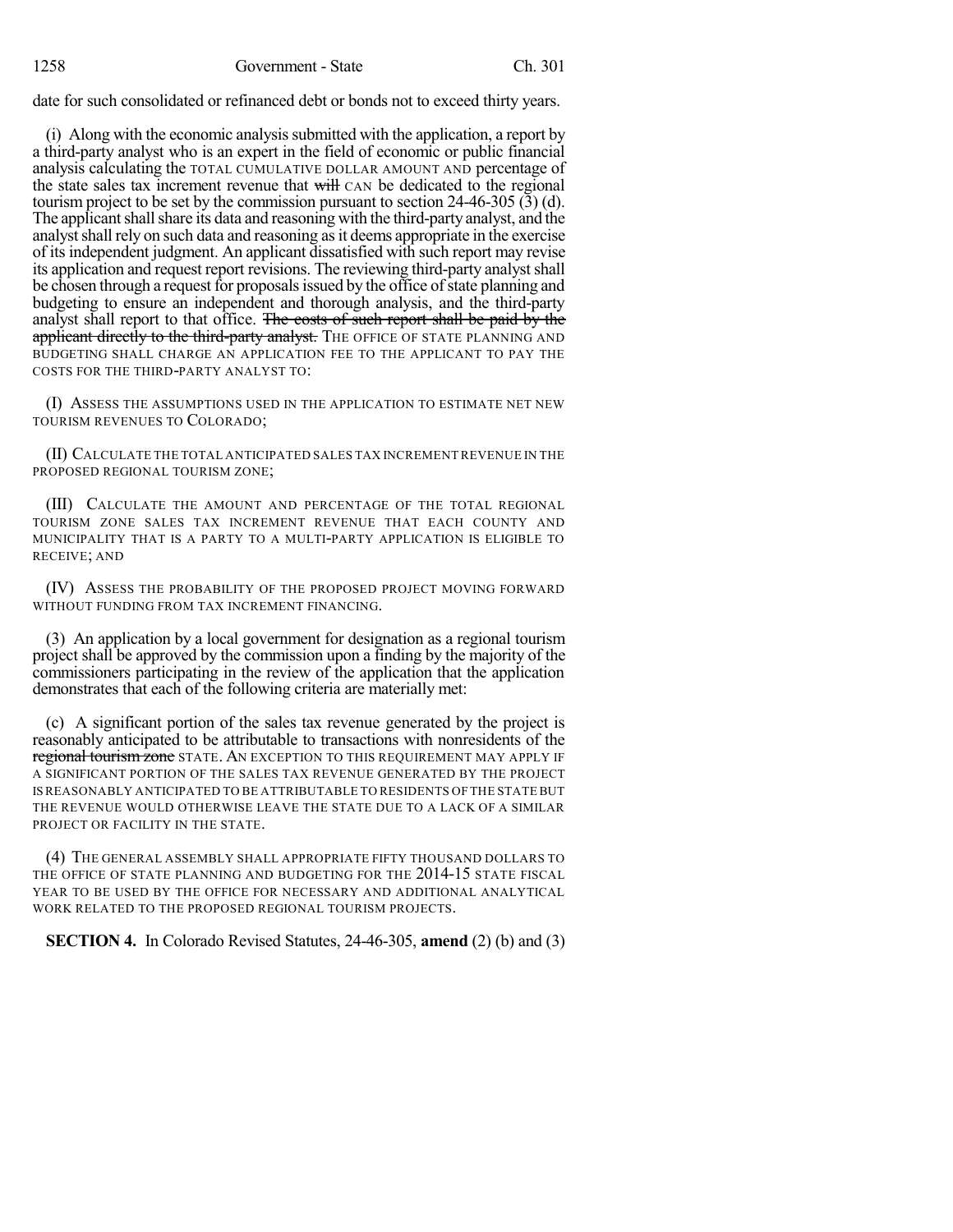(d); and **add** (2) (c) and (4.5) as follows:

**24-46-305. Regional tourism project approval - director - commission review.** (2) (b)  $(H)$  The commission shall not approve more than two initial projects pursuant to this subsection (2).

(II) In the calendar year succeeding the commission's approval of two initial projects pursuant to subparagraph (I) of this paragraph (b), the commission may approve two additional projects pursuant to this subsection (2).

(III) In the calendar year succeeding the commission's approval of two additional projects pursuant to subparagraph (II) of this paragraph (b), the commission may approve two additional projects pursuant to this subsection (2).

(c) ON OR AFTER THE EFFECTIVE DATE OF THIS PARAGRAPH (c), BUT PRIOR TO JANUARY 1, 2016, THE COMMISSION MAY APPROVE TWO NEW REGIONAL TOURISM PROJECTS.

(3) The commission shall hold a public hearing, subject to the provisions of the "Colorado Sunshine Act of 1972", article 6 of this title, to review and consider the application. After the hearing has been held, the commission shall review each application and give consideration to the director's recommendations. The commission shall take action on the application within a reasonable time after submission. If the commission approves the application, it shall adopt a resolution specifying the following:

(d) The TOTAL CUMULATIVE DOLLAR AMOUNT AND percentage of the state sales tax increment revenue that will be dedicated to the regional tourism project. Such percentage shall be set at a value that in the best estimation of the commission will result in only the net new revenue likely created by the project and related development being dedicated to the financing entity and shall exclude any salestax revenue the state would likely have received without the project and development. THE TOTAL CUMULATIVE DOLLAR AMOUNT AND PERCENTAGE OF THE SALES TAX INCREMENT REVENUE THAT CAN BE DEDICATED TO THE REGIONAL TOURISM PROJECT SHALL NOT EXCEED THE THIRD-PARTY ANALYST'S CALCULATION OF THE TOTAL CUMULATIVE DOLLAR AMOUNT AND PERCENTAGE OF SALES TAX INCREMENT REVENUE THAT CAN BE DEDICATED TO THE REGIONAL TOURISM PROJECT, AS REPORTED PURSUANT TO SECTION  $24-46-304(2)$  (i), BY MORE THAN FIFTY PERCENT; EXCEPT THAT THE COMMISSION MAY DETERMINE A TOTAL CUMULATIVE DOLLAR AMOUNT AND PERCENTAGE OF THE SALES TAX INCREMENT REVENUE THAT CAN BE DEDICATED TO THE REGIONAL TOURISM PROJECT THAT EXCEEDS THE THIRD-PARTY ANALYST'S CALCULATIONS BY MORE THAN FIFTY PERCENT BY A UNANIMOUS VOTE OF ALL MEMBERS OF THE COMMISSION.

(4.5) THE TOTAL AMOUNT OF STATE SALES TAX INCREMENT REVENUE DEDICATED TO THE REGIONAL TOURISM PROJECT FOR THE ENTIRE DURATION OF THE PROJECT SHALL NOT EXCEED THE TOTAL CUMULATIVE DOLLAR AMOUNT SPECIFIED BY THE COMMISSION PURSUANT TO PARAGRAPH (d) OF SUBSECTION (3) OF THIS SECTION. THE DEPARTMENT OFREVENUE SHALL TRACK THE ANNUAL AND CUMULATIVE STATE SALES TAX INCREMENT REVENUE REMITTED TO THE FINANCING ENTITY FOR THE PROJECT AND SHALL NOTIFY THE COMMISSION WHEN CUMULATIVE PAYMENTS